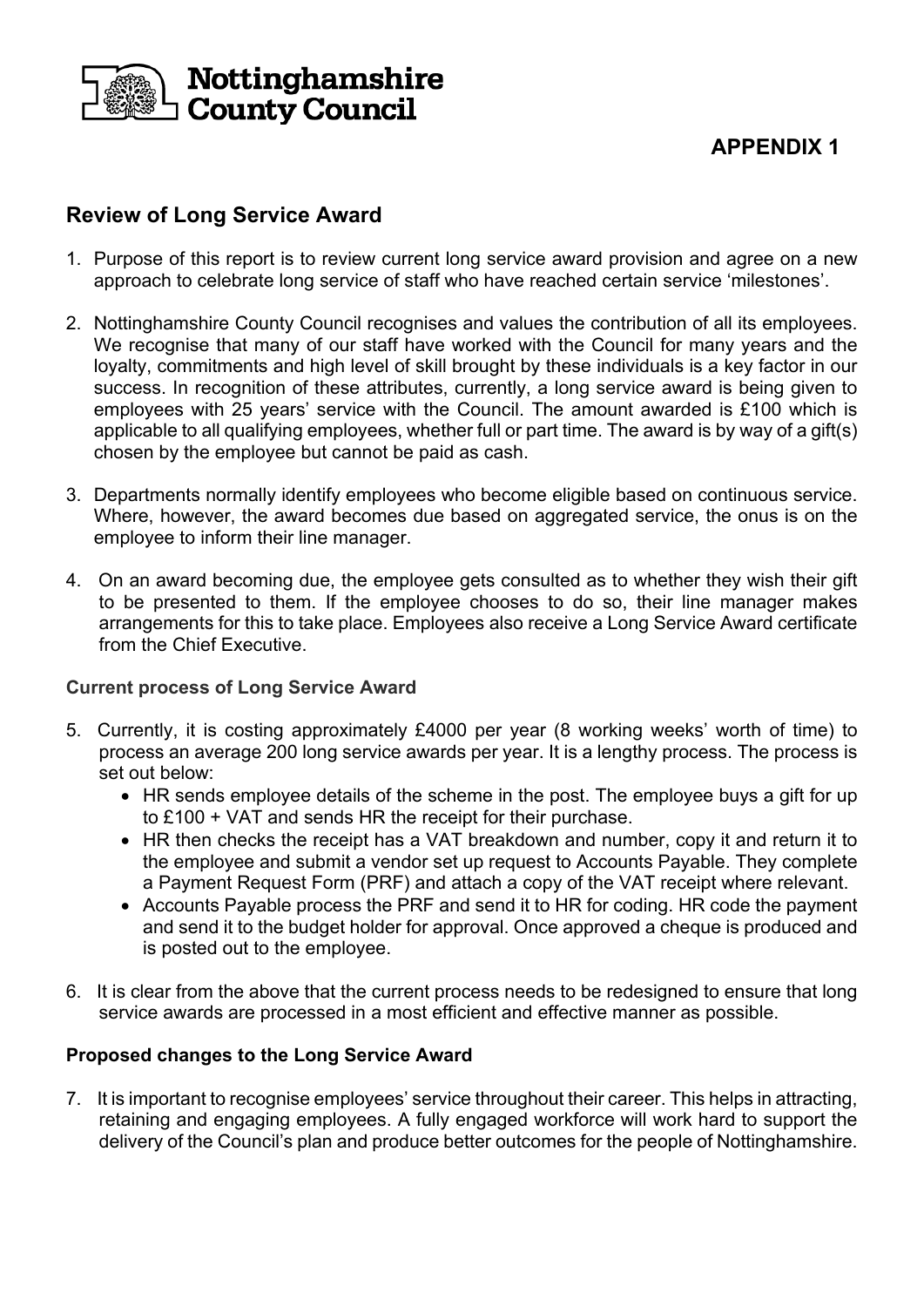- 8. During the Covid-19 emergency, it would have been impossible to deliver and continue to provide services to our most vulnerable citizens without the invaluable contribution of our workforce. Therefore, we propose to reward staff on different service milestones. The minimum service required to receive a long-service award will be 10 years. Proposals are as follows:
	- **At 10 years' service**, employee will be presented with a certificate by their line manager.
	- **At 25 years' service**, employee will be presented with £120.00 gift voucher (Intu/Victoria Centre or Amazon e-vouchers). This will be an easier and most cost effective way of administering the payments. HR would run a quarterly report of staff who meet the 25 years continuous service condition and instruct BSC Payroll to make the award payment. HR would also advise the staff members' manager that the award has been paid and ask the manager to organise the long service award certificate.

Every 6 months, a ceremony (virtual) will be held for the Chairman to award employees with their certificates. An interactive programme will be designed to create a meaningful personalised celebration of employees' commitment and achievements over their long service. Draft programme for a virtual ceremony is attached as Appendix A.

- **At 30+ years' service**, an award ceremony will be held to celebrate, and the Chairman will present employees with certificates. As above, an interactive programme will be designed to celebrate.
- 9. As part of our internal process, recognised trade unions will also be consulted on the above proposals.

#### **RECOMMENDATION**

1) It is recommended that the proposed changes to the long service award be considered. It is a great opportunity to recognise the hard work of our employees and motivate and engage them.